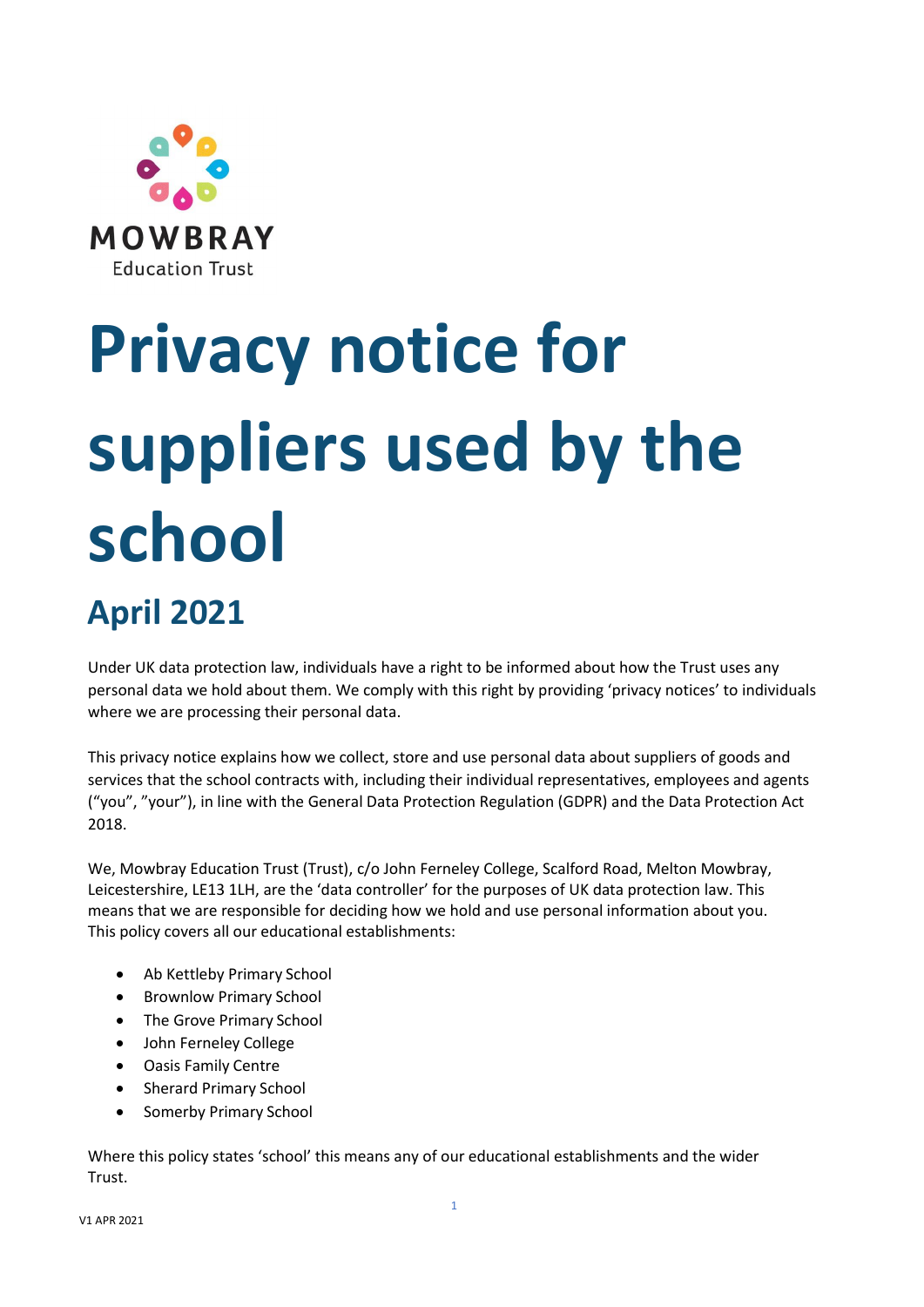Our data protection officer is **SPS DPO Services** (see 'Contact us' at the end of this privacy notice).

# **The personal data we hold**

Personal data that we may collect, use, store and share (when appropriate) about you includes, but is not restricted to:

- Names, characteristics and contact details of representatives and other individuals employed by you or working on your behalf who we liaise with, and who are carrying out duties under your contract with us
- References, CVs and details of an individual's employment history, if collected as part of a bidding, tendering or engagement process
- Bank details and other financial information where it relates to an individual, such as if you're operating as a sole trader
- Any other personal information necessary to fulfil the terms of a contract we have with you
- Information about business and pecuniary interests
- Information relating to the visit, e.g. the individual's company or organisation name, arrival and departure time, car number plate

If our contract with you requires you to visit or carry out any work at the school site, our privacy notice for visitors to the school will also apply. To access our Visitors Privacy Notice please [click here](https://www.mowbrayeducation.org/policies).

We may also collect, use, store and share (when appropriate) information about you that falls into "special categories" of more sensitive personal data. This includes, but is not restricted to:

- Information about any access arrangements that may be required
- Photographs for identification purposes
- CCTV images captured in school

We may also hold data about you that we have received from other organisations, including other schools and social services.

## **Why we use this data**

We use this data to:

- Decide whether to engage you
- Fulfil the terms of our contract with you, including payment
- Keep accurate records of the suppliers that we use
- Identify you and your representatives, employees and agents while on the school site, and keep all individuals safe
- Keep pupils and staff safe while you or your representatives, employees or agents are on the school site
- Keep accurate records of visits to the school

We do not currently process any personal data through automated decision making or profiling. If this changes in the future, we will amend any relevant privacy notices in order to explain the processing to you, including your right to object to it.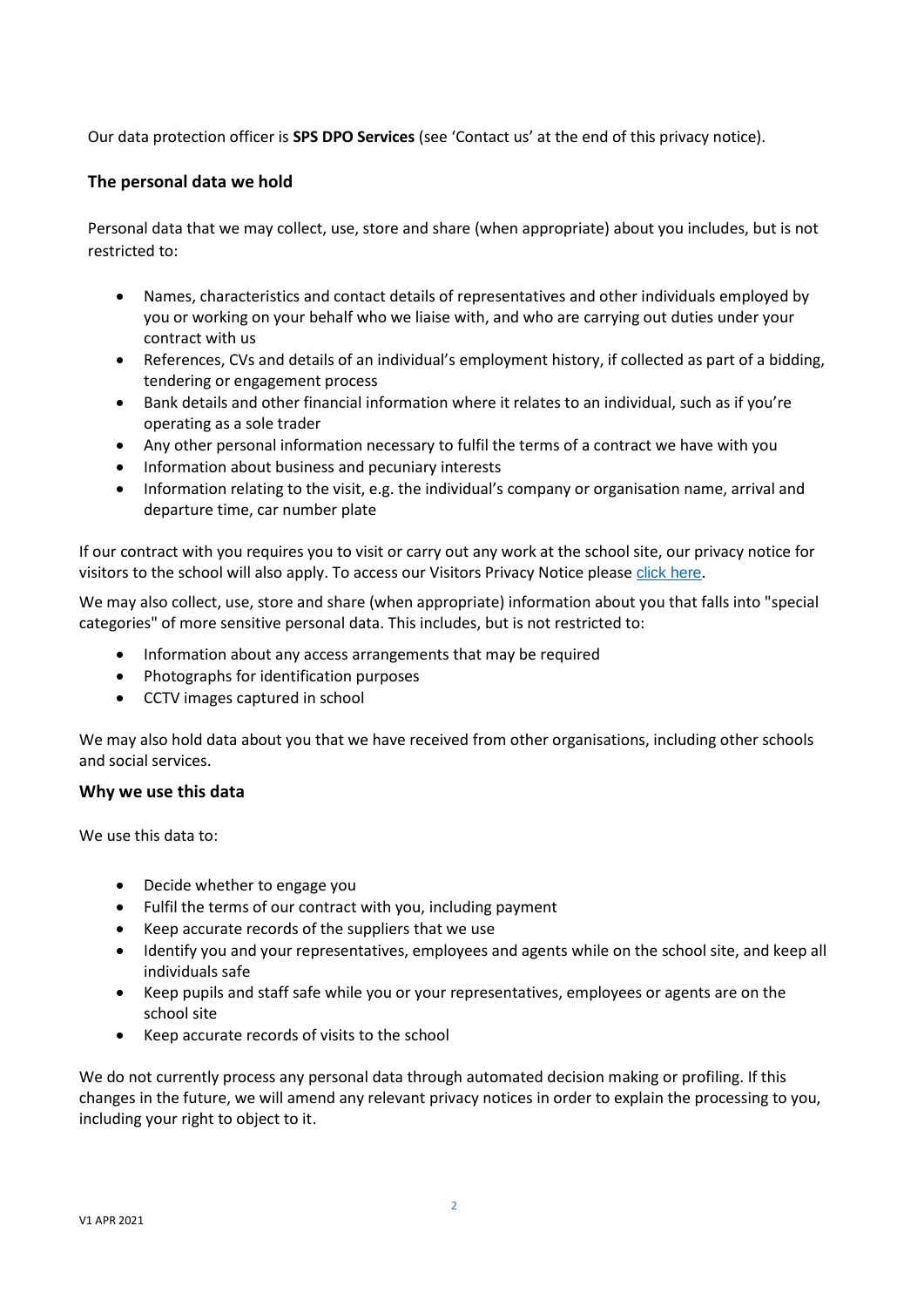# **Our lawful basis for using this data**

We only collect and use your personal data when the law allows us to. Most commonly, we use it where we need to:

- Fulfil a **contract** we have entered into with you or to help you enter into a contract with us
- Comply with a **legal obligation** we need to process data to meet our responsibilities under law and to keep our pupils and staff safe while on the school premises

Less commonly, we may also use this personal information where:

- Carry out a task in the **public interest** we need process data to fulfil our statutory function as a school
- You have given us **consent** to use your personal data in a certain way
- We need to protect your **vital interests** (or someone else'sinterests) we will use this personal data in a life-or-death situation
- We have **legitimate interests** in processing the data where there is a minimal privacy impact and we have a compelling reason

Where we have obtained consent, this consent can be withdrawn at any time. We will make this clear when we ask for consent and explain how to withdraw it.

Some of the reasons listed above for collecting and using your personal information overlap, and there may be several grounds which justify the school's use of this data.

# **Our basis for using special category data**

For 'special category' data, we only collect and use it when we have both a lawful basis, as set out above, and one of the following conditions for processing as set out in UK data protection law:

- We have obtained your explicit consent to use your personal data in a certain way
- We need to perform or exercise an obligation or right in relation to employment, social security or social protection law
- We need to protect an individual's vital interests (i.e. protect your life or someone else's life), in situations where you're physically or legally incapable of giving consent
- The data concerned has already been made manifestly public by you
- We need to process it for the establishment, exercise or defence of legal claims
- We need to process it for reasons of substantial public interest as defined in legislation
- We need to process it for health or social care purposes, and the processing is done by, or under the direction of, a health or social work professional or by any other person obliged to confidentiality under law
- We need to process it for public health reasons, and the processing is done by, or under the direction of, a health professional or by any other person obliged to confidentiality under law
- We need to process it for archiving purposes, scientific or historical research purposes, or for statistical purposes, and the processing is in the public interest

For criminal offence data, we will only collect and use it when we have both a lawful basis, as set out above, and a condition for processing as set out in UK data protection law. Conditions include:

- We have obtained your consent to use it in a specific way
- We need to protect an individual's vital interests (i.e. protect your life or someone else's life), in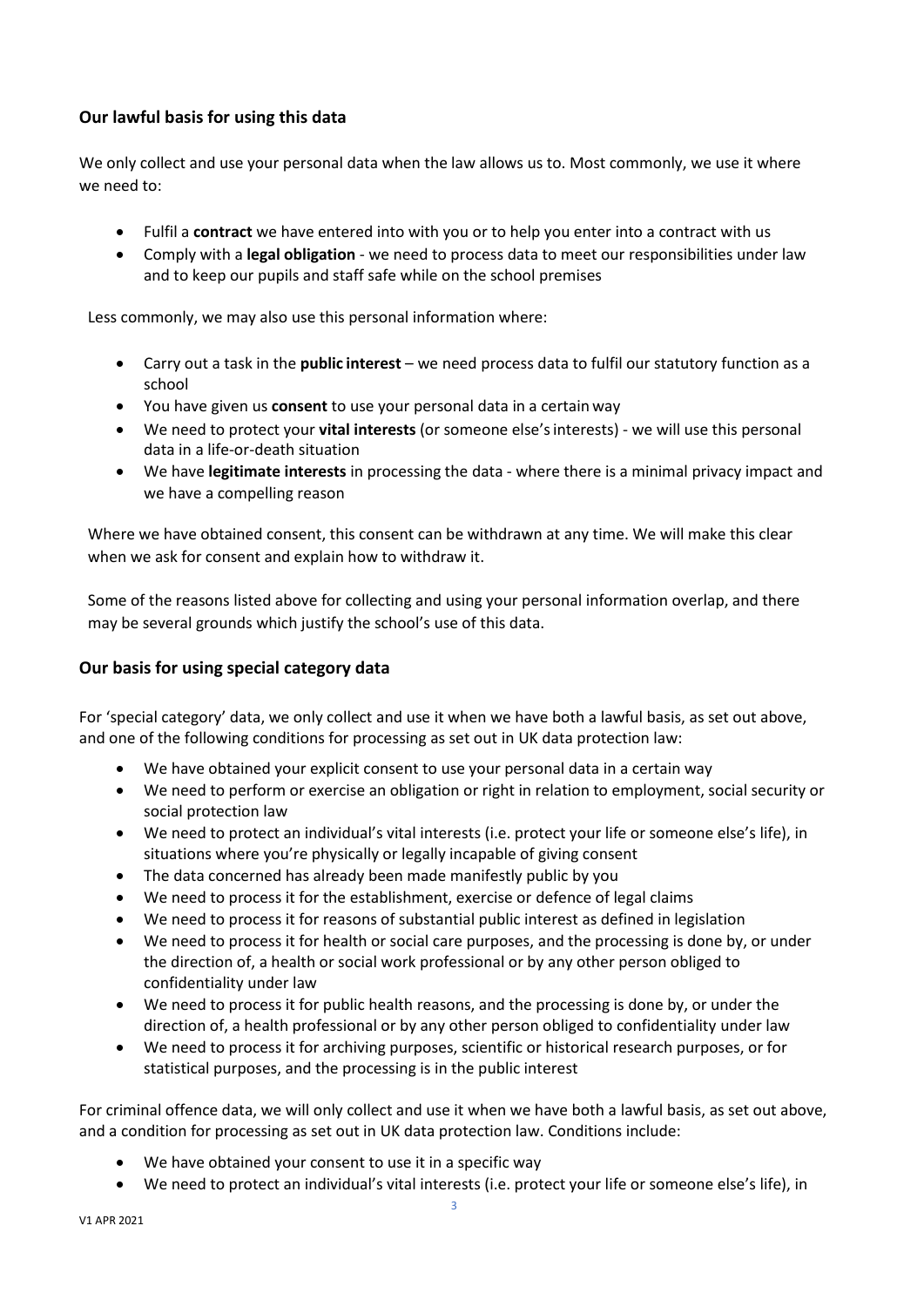situations where you're physically or legally incapable of giving consent

- The data concerned has already been made manifestly public by you
- We need to process it for, or in connection with, legal proceedings, to obtain legal advice, or for the establishment, exercise or defence of legal rights
- We need to process it for reasons of substantial public interest as defined in legislation

## **Collecting this information**

While the majority of information we collect about you is mandatory, there is some information that can be provided voluntarily.

Whenever we seek to collect information from you, we make it clear whether you must provide this information (and if so, what the possible consequences are of not complying), or whether you have a choice.

Most of the data we hold about you will come from you, but we may also hold data about you from:

- Local authorities
- Government departments or agencies
- Police forces, courts, tribunals

## **How we store this data**

Where personal information is relevant to our contract with you, we keep it according to our Data Retention Policy and our statutory obligations.

We also keep personal information about you, your representatives, employees and agents whenever you/they visit our school. We may keep it beyond the visit if this is necessary in order to comply with our legal obligations.

Our Data Retention Policy sets out how long we keep this information, details of which can be requested by e-mailing [dataprotection@mowbrayeducation.org](mailto:dataprotection@mowbrayeducation.org) .

We will dispose of your personal data securely when we no longer need it.

# **Data sharing**

We do not share information about suppliers or their representatives, employees, agents or  $3<sup>rd</sup>$  parties without consent unless the law and our policies allow us to do so.

Where it is legally required, or necessary (and it complies with UK data protection law), we may share your personal information with:

- Our local authority to meet our legal obligations to share certain information with it, such as where supplier information is relevant to a safeguarding concern
- Government departments or agencies
- Educators and examining bodies
- Our regulator Ofsted
- Other suppliers and service providers
- Our auditors to demonstrate that we have conducted appropriate due diligence during procurement processes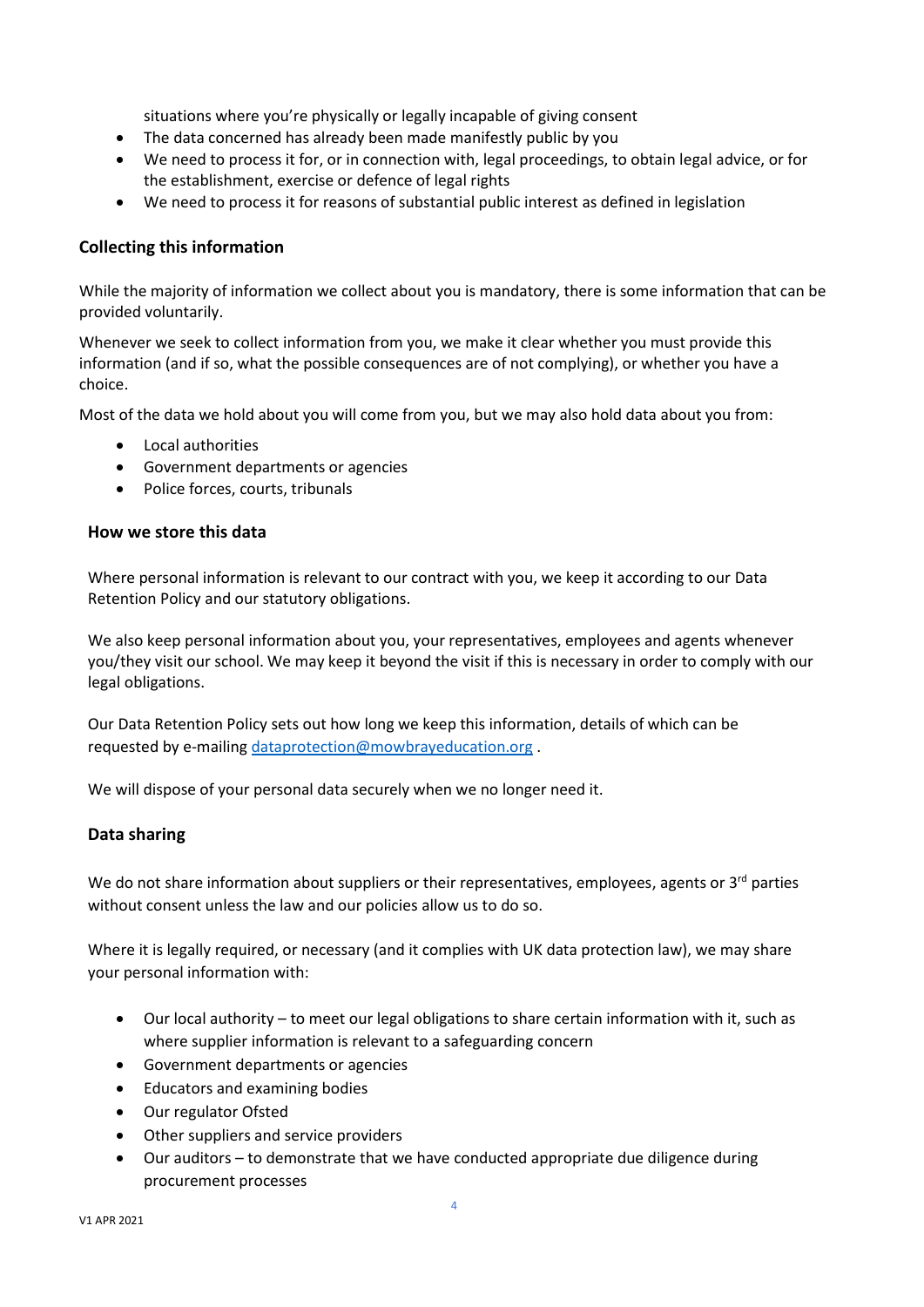- Health authorities
- Security organisations
- Health and social welfare organisations
- Charities and voluntary organisations
- Professional advisers and consultants
- Police forces, courts, tribunals
- Charities and voluntary organisations
- The organisation/company you are representing
- Professional bodies

## **Transferring data internationally**

Where we transfer personal data to a third-party county or territory, we will do so in accordance with UK data protection law.

In cases where we have to set up safeguarding arrangements to complete this transfer, you can get a copy of these arrangements by contacting us.

## **Use of your personal information for marketing purposes**

Where you have given us consent to do so, the school may send you marketing information by e-mail or text promoting school events, campaigns, charitable causes or services that may be of interest to you. You can "opt out" of receiving these texts and/or e-mails at any time by clicking on the "Unsubscribe" link at the bottom of any such communication, or by contacting our Group Data Protection Lead (see 'Contact us' below) .

# **Your rights**

## **How to access the personal information we hold about you**

Individuals have a right to make a **'subject access request'** to gain access to personal information that the school holds about them.

If you make a subject access request, and if we do hold information about you, we will:

- Give you a description of it
- Tell you why we are holding and processing it, and how long we will keep itfor
- Explain where we got it from, if not fromyou
- Tell you who it has been, or will be, sharedwith
- Let you know whether any automated decision-making is being applied to the data, and any consequences of this
- Give you a copy of the information in an intelligible form

You may also have a right for your personal information to be transmitted electronically to another organisation in certain circumstances.

If you would like to make a request, please contact our Group Data Protection Lead (see 'Contact us'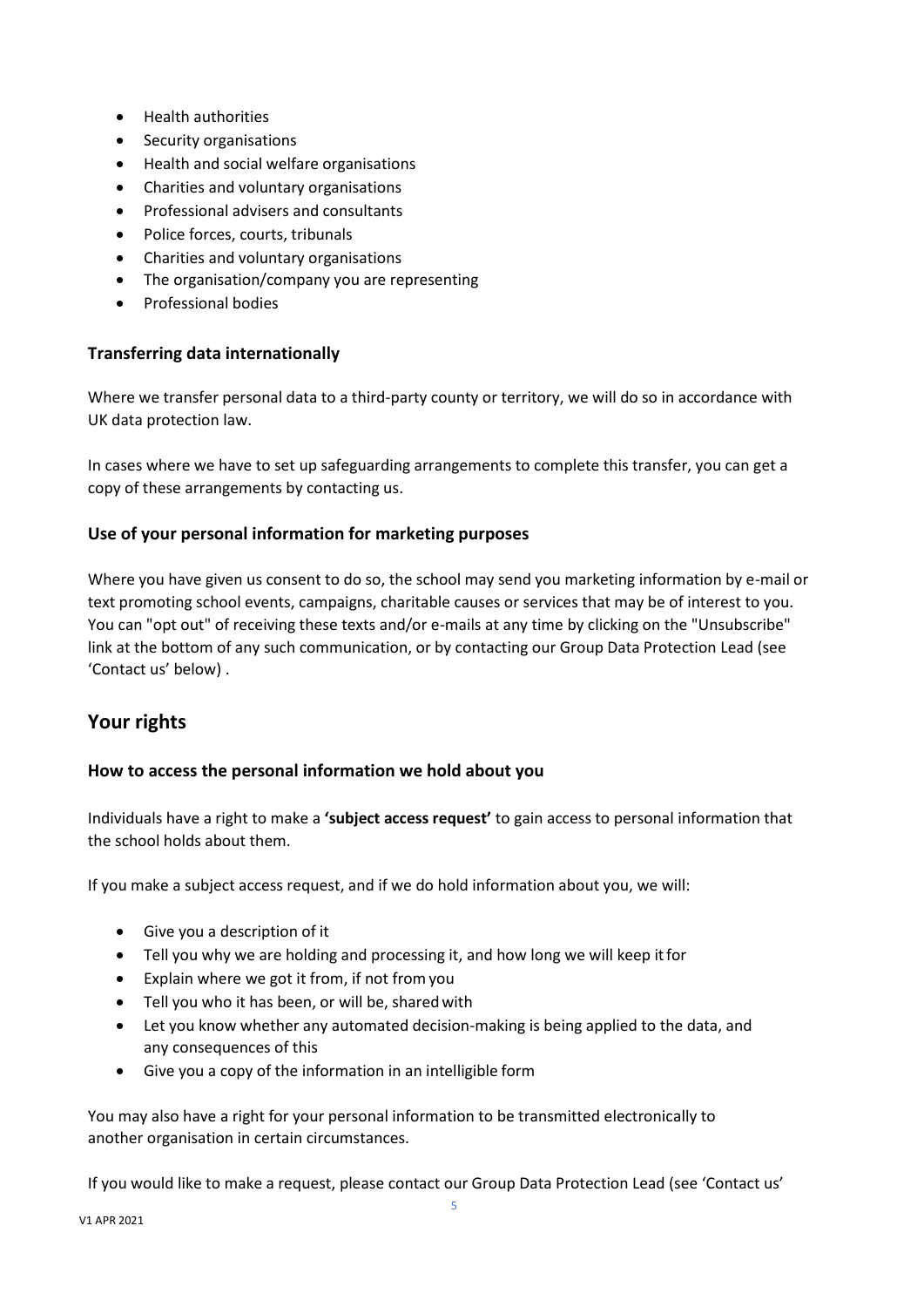below).

# **Your other rights regarding your data**

Under UK data protection law, individuals have certain rights regarding how their personal data is used and kept safe. You have the right to:

- Object to the use of your personal data if it would cause, or is causing, damageor distress
- Prevent your data being used to send direct marketing
- Object to the use of your personal data for decisions being taken by automated means (by a computer or machine, rather than a person)
- In certain circumstances, have inaccurate personal data corrected, deleted or destroyed, or restrict processing
- Withdraw your consent, where you previously provided it for the collection, processing and transfer of your personal data for a specific purpose
- In certain circumstances, be notified of a data breach
- Make a complaint to the Information Commissioner's Office
- Claim compensation for damages caused by a breach of the data protection regulations

To exercise any of these rights, please contact our Group Data Protection Lead (see 'Contact us' below).

## **Complaints**

We take any complaints about our collection and use of personal information very seriously.

If you think that our collection or use of personal information is unfair, misleading or inappropriate, or have any other concern about our data processing, please raise this with us in the first instance.

To make a complaint, please contact our Data Protection Officer.

Alternatively, you can make a complaint to the Information Commissioner's Office:

- Report a concern online at <https://ico.org.uk/make-a-complaint/>
- Call 0303 123 1113
- Or write to: Information Commissioner's Office, Wycliffe House, Water Lane, Wilmslow, Cheshire, SK9 5AF

## **Contact us**

If you have any questions, concerns or would like more information about anything mentioned in this privacy notice, please contact our **Data Protection Officer**:

## **SPS DPO Services**

Email[: sps-dpo-services@isystemsintegration.com](mailto:sps-dpo-services@isystemsintegration.com)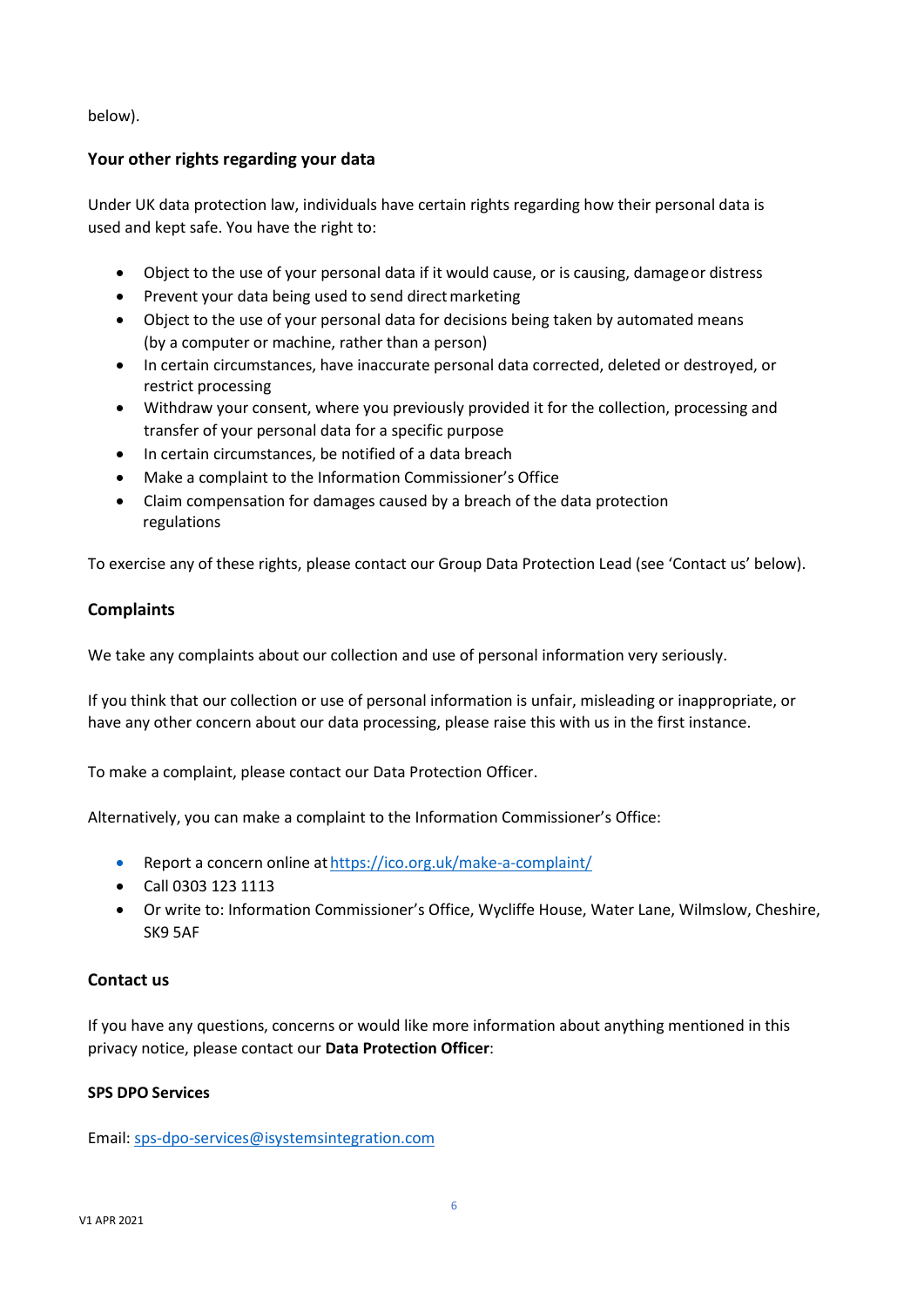## Correspondence address:

#### **SPS SPO Services**

I Systems Integration Devonshire House 29-31 Elmfield Road Bromley Kent BR1 1LT Tel: 0208 050 1387

However, our **Group Data Protection Lead** has day-to-day responsibility for data protection issues in our schools.

If you have any questions, concerns or would like more information about anything mentioned in this privacy notice, please contact them:

**Group Data Protection Lead**, Mowbray Education Trust, c/o John Fernley College, Scalford Road, Melton Mowbray, LE13 1LH, Tel: 01664 565901 or email [dataprotection@mowbrayeducation.org](mailto:dataprotection@mowbrayeducation.org) .

*This notice will be reviewed next by Mowbray Education Trust in Summer Term 2022.*

## **Log of Changes to Document**

| Version | Date     | Page      | Change                                          | Approver:                    |
|---------|----------|-----------|-------------------------------------------------|------------------------------|
| V1.0    | $Oct-19$ | All pages | New Privacy Notice for MET Audit Committee      | <b>Group Data Protection</b> |
|         |          |           | approval                                        | Lead                         |
| V1.0    | 31/10/19 | All pages | Approved                                        | <b>MET Trust Board</b>       |
| V1.0    | Aug-20   | All pages | Annual review with the following changes        | <b>Group Data Protection</b> |
|         |          |           | made:                                           | Lead                         |
|         |          |           | Page 1 - Date of Policy updated                 |                              |
|         |          |           | Page 2 - The Personal data we hold section -    |                              |
|         |          |           | reworded and removed duplication                |                              |
|         |          |           | Page 2 - 'Why we use this data' section -       |                              |
|         |          |           | added automated decision-making paragraph.      |                              |
|         |          |           | Page $3$ – Our lawful basis for using this data |                              |
|         |          |           | section - updated & highlighted basis for each  |                              |
|         |          |           | line                                            |                              |
|         |          |           | Page 3 - Addition of new section 'Our basis     |                              |
|         |          |           | for using special category data'                |                              |
|         |          |           | Page $4$ – Collecting this info – reworded and  |                              |
|         |          |           | added in data may be held from other sources    |                              |
|         |          |           | - i.e. LA/Gov/Police                            |                              |
|         |          |           | Page 4 - Changed e-mail address in How we       |                              |
|         |          |           | store this data to Data Protection e-mail       |                              |
|         |          |           | Page 5 - Charities & Voluntary organisations &  |                              |
|         |          |           | The organisation/company you are                |                              |
|         |          |           | representing added to data sharing section      |                              |
|         |          |           | Page 5 - Marketing use section added            |                              |
|         |          |           | Page 5 - Your rights section updated on         |                              |
|         |          |           | Contact details                                 |                              |